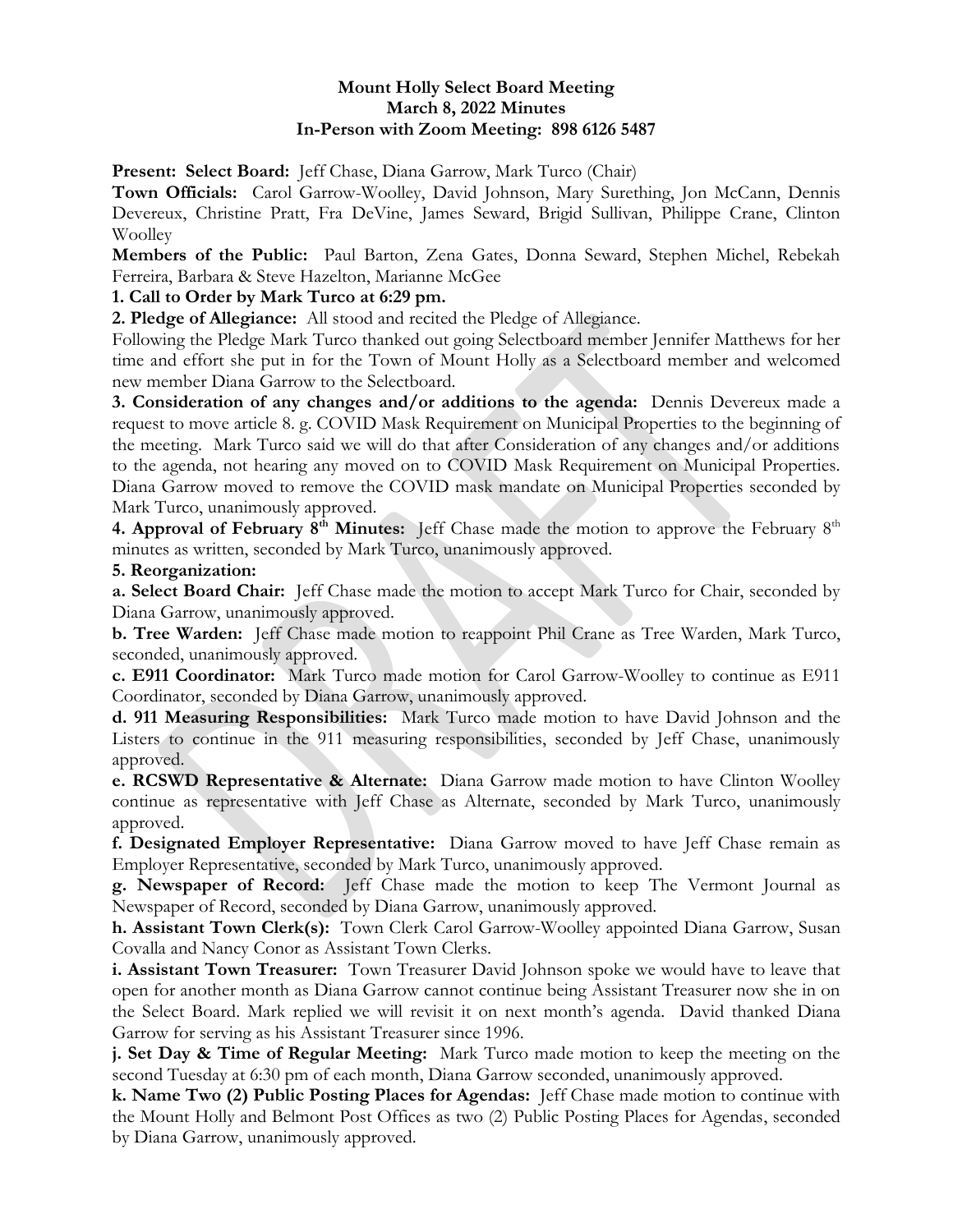**l. Signer for SB Orders & Authorization for Orders:** Jeff Chase moved to have Diana Garrow as signer for SB Orders & Authorization for Orders, Mark Turco seconded, unanimously approved.

 Jeff Chase moved to continue the policy to allow Treasurer to add to the SB orders as necessary through the week, Mark Turco seconded, unanimously approved.

**m. Conflict of Interest Policy – Sign:** Mark Turco made motion to continue with the existing Conflict of Interest Policy, Jeff Chase seconded, unanimously approved.

#### **6. Reports:**

### **a. Highways & Transfer Station Update – Clinton Woolley:**

**i. Road Posting:** Clinton stated the roads were posted on Monday March  $7<sup>th</sup>$ , and that we were down an employee for the road crew and that residents please bear with us. The Transfer Station is still going well.

 Clinton reported TownLine Equipment has a rubber-tired excavator, a Volvo EW55B with 3 buckets, for \$38,500, that is pending sold. He stated the past few years we have rented a excavator for at least 2 months per year to complete ditching, small culvert replacement, and Grants in Aid stormwater improvements. He would like the Selectboard to consider purchasing a excavator in the near future. Treasurer David Johnson stated we do have the funding for a used unit and it wouldn't affect the budget for purchasing other equipment down the line. Mark told Clinton if it should come available to let the Selectboard know and a special meeting could be called.

**ii. Paving Grant Application – Hortonville TH-1:** Jeff Chase mentioned last month's meeting he spoke about the paving grant for Hortonville Road from Shunpike Road to Shrewsbury townline with the budget as of last month but the price of asphalt is going up. Jeff said he will send the application in seeking the full amount of the grant. The deadline to apply for the grant is April  $2<sup>nd</sup>$ . He mentioned the asphalt prices will be going up as fuel costs are rising. Clinton was talking with Tom Fuller who suggested to reclaim the road this year because of the rising costs and pave next year. Hopefully by this fall the cost will start to come down. Mark thought it a good idea to reclaim and let set over the winter which would give it a chance to settle. The grant is good until June of 2023. Jeff will take some pictures of the road condition to be include in the grant application.

**iii. VTrans Structures Grant – Summit Road Box Culvert Replacement – Bid Results:** Jeff Chase stated we got five bids late January which are good for 60 days, set expire on 3/14/22. The low bid was G&N Excavating \$231,832 and the highest was Markowski \$469,913. G&N has recently successfully completed similar work in Shrewsbury according to Otter Creek Engineering. risks. The grant is for \$180,000, with the town portion being \$60,000-\$70,000 including Otter Creek Engineering costs. We do have funds in Culvert Fund of approximately \$60,000 and maybe able to use some ARPA funds based on current information from VLCT and RRPC. Mark state we should confirm that ARPA funds could be used for matching funds for box culvert. We will hold a Special Meeting when have more information. Jeff will call G&N to see if they are willing to hold their price till the Special Meeting. Clinton mention has reached out to the VTrans for a hydraulic studies for Perry Road culverts, as they will likely be next ones we need to consider replacing.

**b. Treasurer – David Johnson – Monthly Income & Expense Report:** David gave a report on the income and expenses with copies of the report handed out for the Select Board. He also said the audit is on track to finish the FY 20 audit and the Auditor would like to be present at the April  $12<sup>th</sup>$  select board meeting.

**c. Mount Holly Planning Commission Update – Jon McCann:** The Planning Commission has been reaching out to people with knowledge of the plan utilities and facilities of the town for the Town Plan. They have had letters come in from Fire and the Library with more to arrive soon. They have other coming in on the transportation plan. They will present a draft in April. Jon McCann stated there is a public hearing coming up on March 16<sup>th</sup>. Mark asked Jon how many Subdivision permits have they had this year and he replied 3 with one withdrawal. One had 3 lots to begin with but reduced to 2 lots.

**d. Mount Holly Conservation Commission Update:** Francis DeVine spoke on behalf of the Conservation Commission. He said as there were people traveling this month they were not able to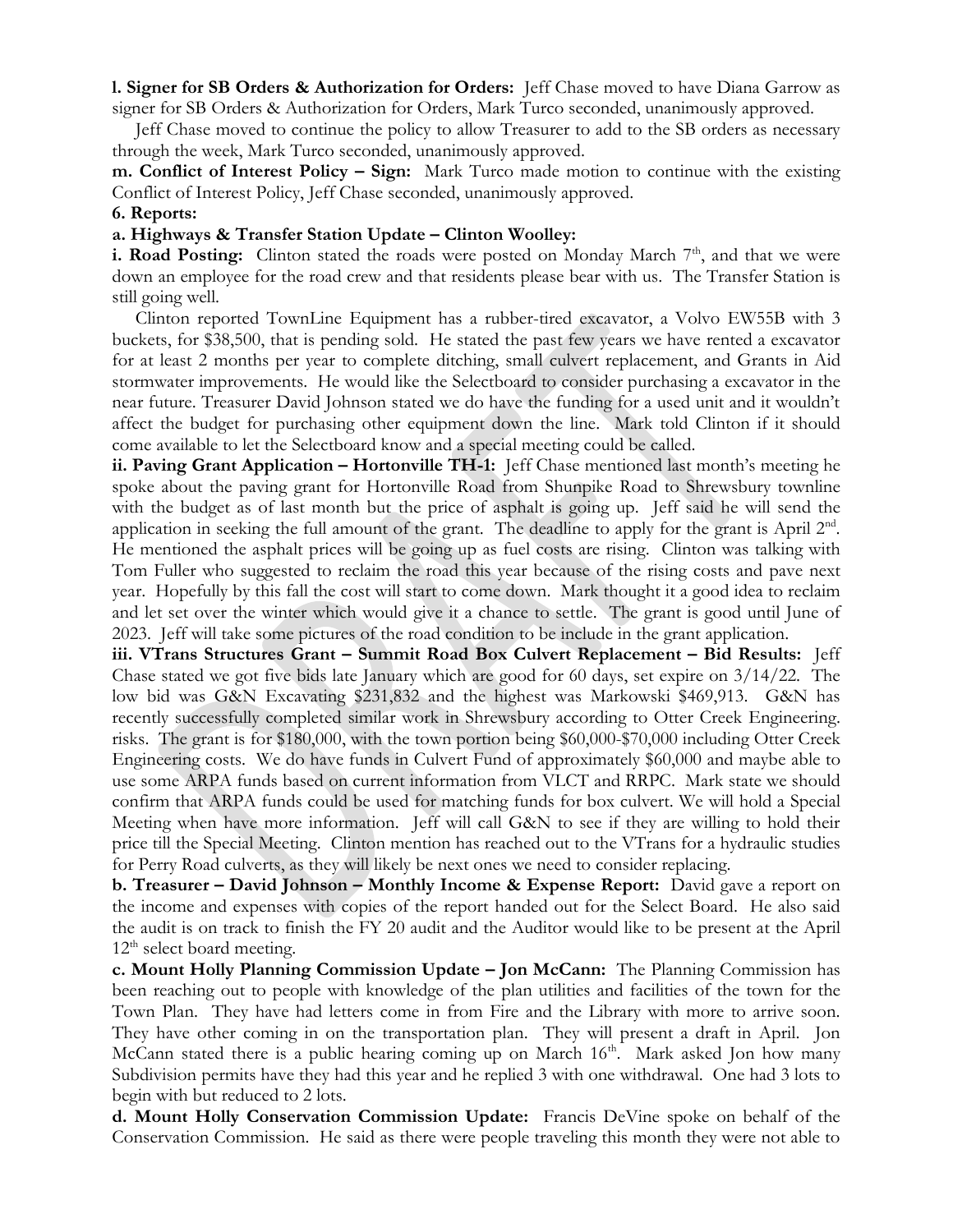hold an official meeting but did hold an informational meeting. The agenda for this month was tabled and will be held next month. It includes the ongoing organizational restructuring of the Conservation Commission the review of the policy and procedures. He stated the shade tree preservation plan continues and will have a report next month.

 Diana Garrow asked Francis DeVine in compliance of Open Meeting Law the Conservation Commission should provide the Town Office with hard copies of all meetings minutes from start to present as we have had inquirers of these minutes at the town office by folks who do not have computers to gain access to them. Fra stated he would contact the person responsible to have them emailed to the Select Board.

### **7. New Business**

**a. Set Start Date for Spring & Summer Transfer Station Hours – Confirm:** Clinton Woolley reported the summer hours will begin after April 3<sup>rd</sup> being the last Sunday and Wednesday April 6<sup>th</sup> from 4:00 pm – 7:00 pm the start of summer hours and Saturday remains the same  $8:00$  am –  $2:00$ pm.

**b. Town Office Telephone and Internet – Change Provider:** Mark told us the free service we have present with Comcast will no longer be available and the cost to continue service through them would be more than going through VTel. After some discussion of the different options Jeff Chase made a motion to go with the Double Play with VTel at 500 Mbps internet, seconded by Mark Turco, unanimously approved. Mark will have Carol call VTel tomorrow as there would be a  $2 - 3$ week wait to get service.

**c. Packer Cemetery Agreement – Transfer to Town – Sign:** Dennis Devereux spoke on the maintenance of Packer Cemetery and will contact the Tree Warden and Clinton Woolley as there are some trees needing attention or removal. He also stated lot prices are really low so will need to revisit pricing. There is \$8,000 coming over from Packer Cemetery ear marked for care of that cemetery only and about 30 or more lots to be sold with some lots to be sold for urns only. There are some unmarked graves and the cemetery was never mapped out so location of unmarked graves is unknown.

 Mark Turco moved to transfer Packer Cemetery and its assets and holding to the Town of Mount Holly pursuant to 18 V.S.A. δ5439, Jeff Chase seconded, unanimously approved.

**d. VT DEC Grants in Aid – Aquatic Nuisance Grant – Lake Ninevah Application 2022 – Sign:** Jeff Chase made the motion to sign the Aquatic Nuisance Control Environmental Stewardship Program Grant for FY 23, Diana Garrow seconded, unanimously passed.

**e. Job Description for Highway Department Opening – Review and Post:** Jeff Chase said he would post the job for Highway Department opening in the Vermont Journal, Mount Holly Chit Chat and the town unofficial website if Diana would send to the NewsFlash for a closing date of March 31<sup>st</sup>. David said there are applications available. There will be special meetings as well as interviews.

**f. Reassignment of Planning Grant Municipal Authorizing Official:** Previously this position was handled by Jennifer and transferred over to Jeff with a form to fill out and he would continue. Mark Turco made motion to have Jeff Chase assume office of Planning Grant Municipal Authorizing Official, seconded by Diana Garrow, unanimously passed.

**h. VTrans Annual Certification of Compliance for Town Road and Bridge Standards – Sign:**  Jeff Chase made motion to sign Annual Financial Plan for town highways form TA60 for coming year, Mark Turco seconded, unanimously approved.

 Jeff Chase made motion to accept the Certificate of Compliance for Town Road and Bridge Standards, Mark Turco seconded, unanimously passed.

### **8. Ongoing & Old Business:**

**a. Traffic Ordinance – Final review:** Jeff Chase mentioned the town Lawyer wanted the Selectboard to make sure road numbers were called out along with the road names on the Ordinance.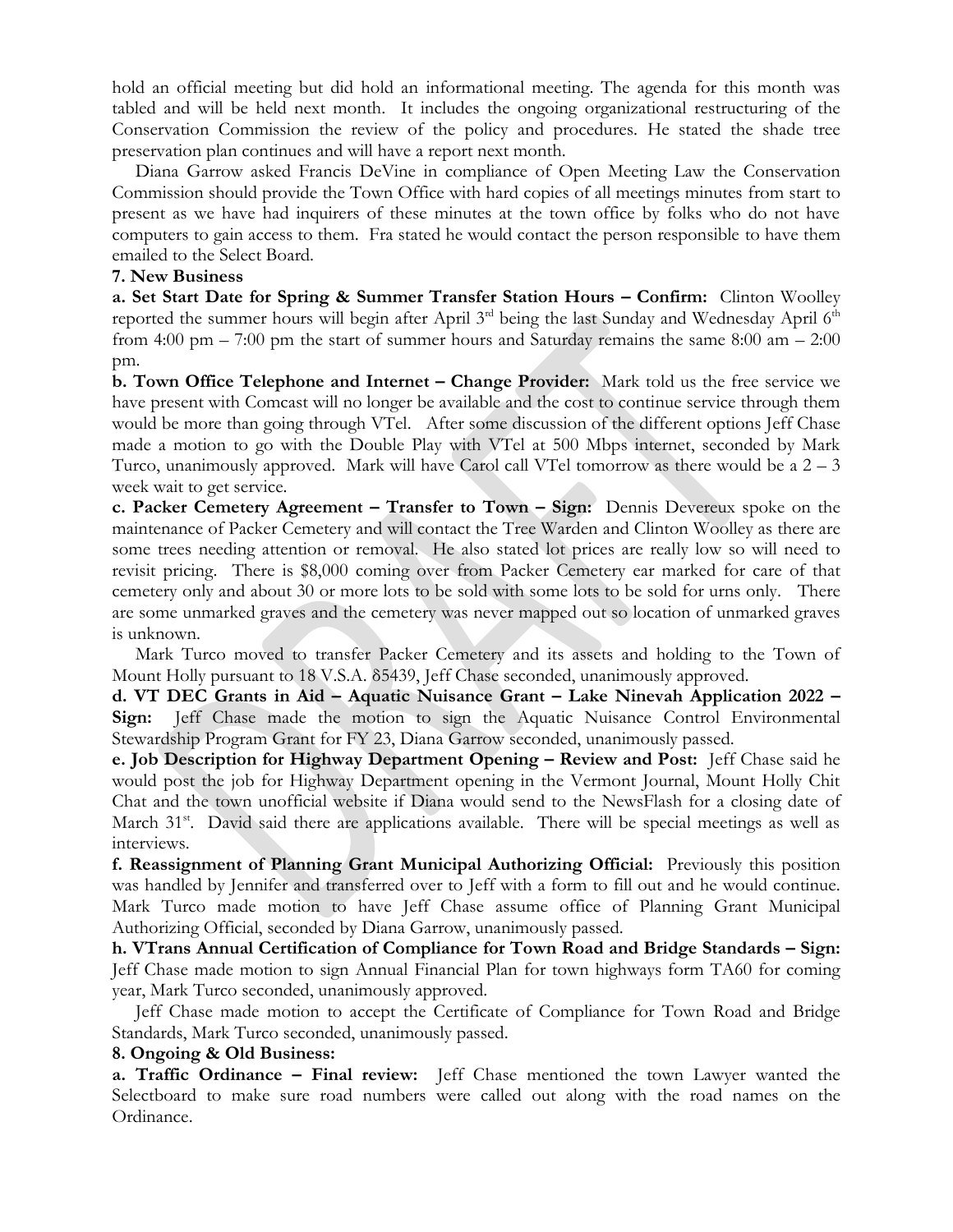Jeff had a conversation with Devon Neary of Regional Planning about extending the 35 mph from Frost Hill Road up to Gates Road on Belmont Road explaining the residents there had livestock with horses and site distances were limited. Devon agreed that there was justification to lower speed in this section.

 Dennis Devereux said he will mark up a map of the town to plot out the signs for placement to be cleared by Clinton Woolley and the Select Board.

 Jeff said he received an email from Mike Blais about concerns on Old Turnpike Road from VT Route 103 to Hortonville Road and requested consideration of the lower posted limit, 25 or 30 mph. Mike Blais is also concerned with sight distance on that portion of the road and suggested raising of the approaches to improve visibility. The Selectboard will visit the site to see how raising approaches would affect existing ditches, discussion was tabled till next month on this issue. He also provided cut sheets for the streetlight he plans to put up outside the ROW. Mark Turco made motion to accept Traffic Study Ordinance with final review with the one change of going to 30 mph on Old Turnpike Road from Route 103 to Hortonville Road, Diana Garrow seconded, unanimously approved.

**b. Junk Ordinance – Violation Update – Route 103 Property:** Mark Turco stated a second notice was sent out with signed receipt of acceptance to the Route 103 property. The Health Officer has reached out to the State and has two conflicting stories. The Health Officer was able to get copies of receipts of septic pumping a couple months back but where that stands now we do not know. Mark will follow up with the Health Officer to get more information on the gray water and septic pumping receipts that were reached out to the State. We will have to proceed with the next level of action with a registered letter. Will need to contact Paul with another notice with additional fines of \$2.00 per day with other actions to be served.

**c. Select Board Admin. Assistant Position – Review Applications:** Mark Turco said he has two applications at this time one from Millicent R. Johnson and one from Caitlin Boyle. We set up a date for a Special Meeting on Tuesday March  $15<sup>th</sup>$ , to meet at 3:00 pm and 3:30 pm. Mark will call both to set up appointment times.

**d. Conservation Commission Appointment – Letter of Interest due by 3-7-22:** No letters of interest have been received so will repost for next month.

**e. ARPA – Historical Museum Water Service – Additional Request due to Water Test Requirement:** Stephen Michel spoke on the issue as the State requires for the water to be tested at an additional cost \$250 to be added to the water line of \$3,400 which was approved last month. Jeff Chase made motion not to exceed \$3,800 for Museum water service use of ARPA funds, Mark Turco seconded, unanimously approved.

**f. Board of Adjustment – Assign Members:** Diana Garrow stated we may have to table this until next month upon receipt of a lot more information to be read through on the Board of Adjustment. Some of the information talks about Development Review Board rather than a Zoning Board of Adjustment. Dennis Devereux had reached out to Secretary of State's office for information as well as the Leagues of Cities and Towns to provide the select board with more information. It was tabled until next month.

**9. Citizen Comments:** Jim Heald was recognized he wanted to know about the Structure Grant for Summit Road, where is that a problem? Mark stated it was about the culvert that Clinton had put in. Clinton said the culvert was only a temporary fix. The state mandated they would give us two years to replace with a box type structure. He also asked about the cell tower? It is still being worked on with transmitters attached and will need the tree branches to be installed yet. Jim also asked about the speed limit on Belmont Road and what the speed limit was and how far it went? The speed limit is 35 mph and will be from Gates Road down to Route 103. He also asked how many people we were looking for highway maintenance. Mark stated only one and Jim came back you should be looking for two employees with all the equipment we have now and the work load the road crew have.